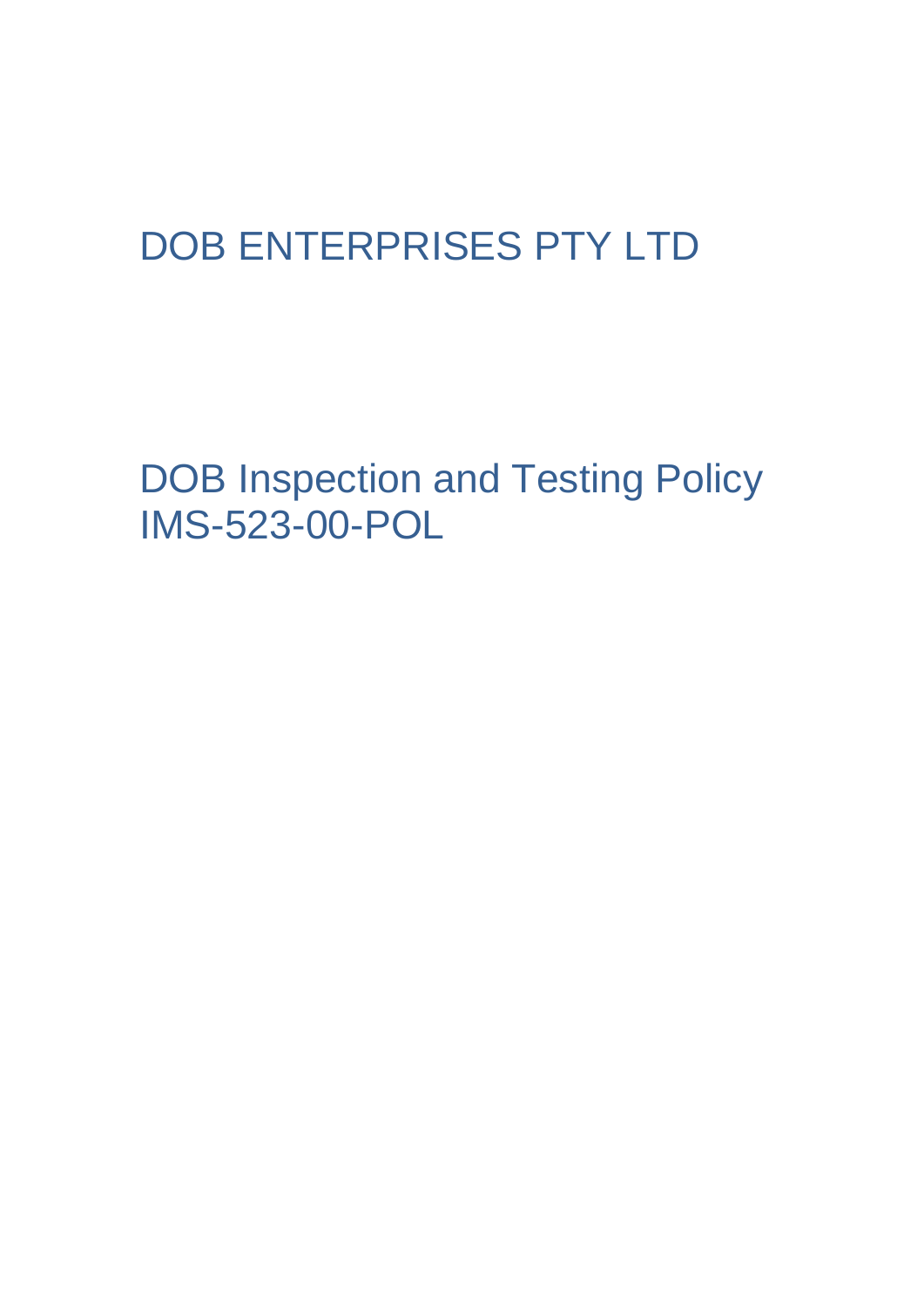## **Revision History**

| <b>Date</b> | <b>Rev</b>     | <b>Modified</b><br><b>By</b> | <b>Changes Made,</b><br><b>Review History</b> | <b>Reviewed</b><br>by | <b>Approved</b><br>by |
|-------------|----------------|------------------------------|-----------------------------------------------|-----------------------|-----------------------|
| 19.02.19    | $\overline{0}$ | Sunette<br>Opperman          | Creation                                      | <b>S</b> Rupert       | <b>S</b> Rupert       |
|             |                |                              |                                               |                       |                       |
|             |                |                              |                                               |                       |                       |
|             |                |                              |                                               |                       |                       |
|             |                |                              |                                               |                       |                       |
|             |                |                              |                                               |                       |                       |
|             |                |                              |                                               |                       |                       |
|             |                |                              |                                               |                       |                       |
|             |                |                              |                                               |                       |                       |

| mbc <sup>-</sup>                                                       | DOB ENTERPRISES PTY LTD<br>ABN 20112 866001                                                   | Revision    | 0               | Date | 19.02.19 |
|------------------------------------------------------------------------|-----------------------------------------------------------------------------------------------|-------------|-----------------|------|----------|
| <b>Inhour hire</b><br>mbc`<br>Imbc<br>m <sub>k</sub><br>sursing agency | Level 1 49 Horton Street<br>Port Macquarie NSW 2444<br>Ph: 1 300 854 622<br>Fax: 02 6583 8468 | Document No | IMS -523-00-POL | Page |          |
| Page 2 of 4<br>UNCONTROLLED WHEN PRINTED OR DOWNLOADED                 |                                                                                               |             |                 |      |          |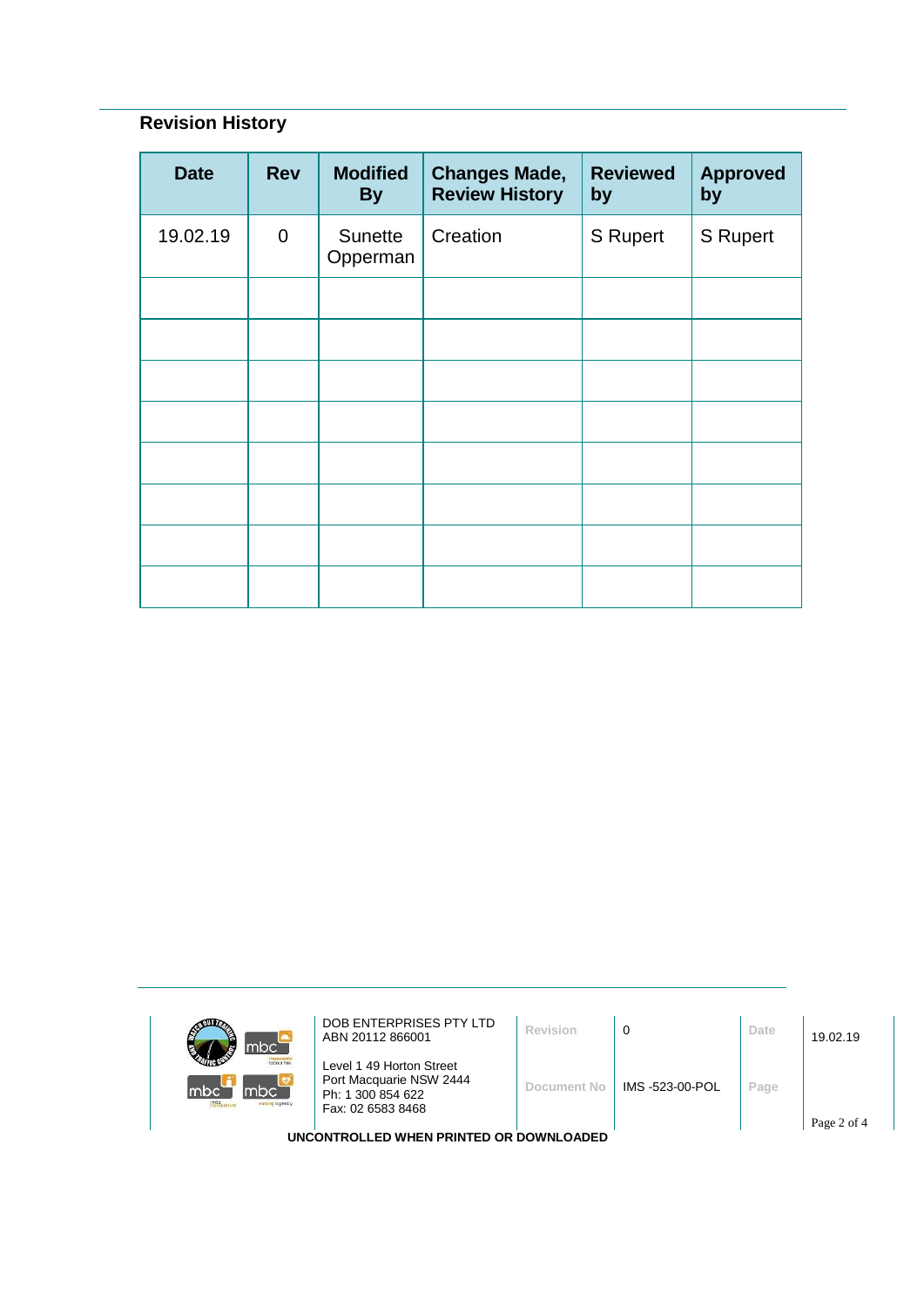DOB Enterprises Pty Ltd (t/a MBC Recruitment, MBC Nursing Agency, Macquarie Labour Hire, Watchout Training and Traffic Control) has established procedures for implementing inspections and tests designed to monitor and evaluate the following:

- Work environment and processes.
- Plant and equipment.
- Incoming products and materials.
- Access and exits.
- Protective measures.

The purpose of the inspections and tests at key points from receipt of materials to job completion is to check that the work processes are proceeding in a safe and correct manner.

#### **Responsibilities**

#### Managing Director

To ensure that the services and products procured by DOB do not compromise our capacity to meet our WHS obligations, Management will provide specified standards for materials and plant.

Management will ensure that contracts with contractors state the WHS criteria that must be met including provisions for inspections, testing, auditing, reviewing and documentation – and will verify that the agreed requirements are being met once the work is underway.

Supervisory Workers

- The supervisory worker/s will develop a system of programmed inspections for the work processes at the DOB workplace using the Safety Checklist. The supervisory worker/s will ensure that inspections are carried out as and when required.
- Supervisory worker/s will ensure that all workers receive adequate information and training (which is documented) on how to safely use machinery.
- The supervisory worker/s will ensure that any contractor required to work at the workplace provides a Safety Management System.
- The supervisory worker/s will monitor the implementation of the contractor's WHS system.

#### **Contractors**

• Preferred contractors must be capable of demonstrating commitment to WHS and how they intend to ensure compliance with inspection and testing requirements.

#### Work Environment and Processes

• The responsible supervisory worker/s will implement a system of programmed inspections for the work processes at the DOB workplace using DOB standard Safety Checklist.

#### General Requirement

Any plant and equipment to be used at the workplace must be properly repaired, inspected, tested, maintained and operated by appropriately qualified/competent personnel.

Where work requires the use of any plant and/or equipment workers or contractors must:

- Assess and select the most appropriate plant and/or equipment for the job
- Assess and select the most appropriate control strategies to minimise the risk associated with any plant and/or equipment

| mbci                                                                    | DOB ENTERPRISES PTY LTD<br>ABN 20112 866001                                                   | Revision    |                 | Date | 19.02.19    |
|-------------------------------------------------------------------------|-----------------------------------------------------------------------------------------------|-------------|-----------------|------|-------------|
| <b>Icloour hire</b><br>mbc<br>mbc <sup>-</sup><br><b>TUrsing agency</b> | Level 1 49 Horton Street<br>Port Macquarie NSW 2444<br>Ph: 1 300 854 622<br>Fax: 02 6583 8468 | Document No | IMS -523-00-POL | Page | Page 3 of 4 |

**UNCONTROLLED WHEN PRINTED OR DOWNLOADED**